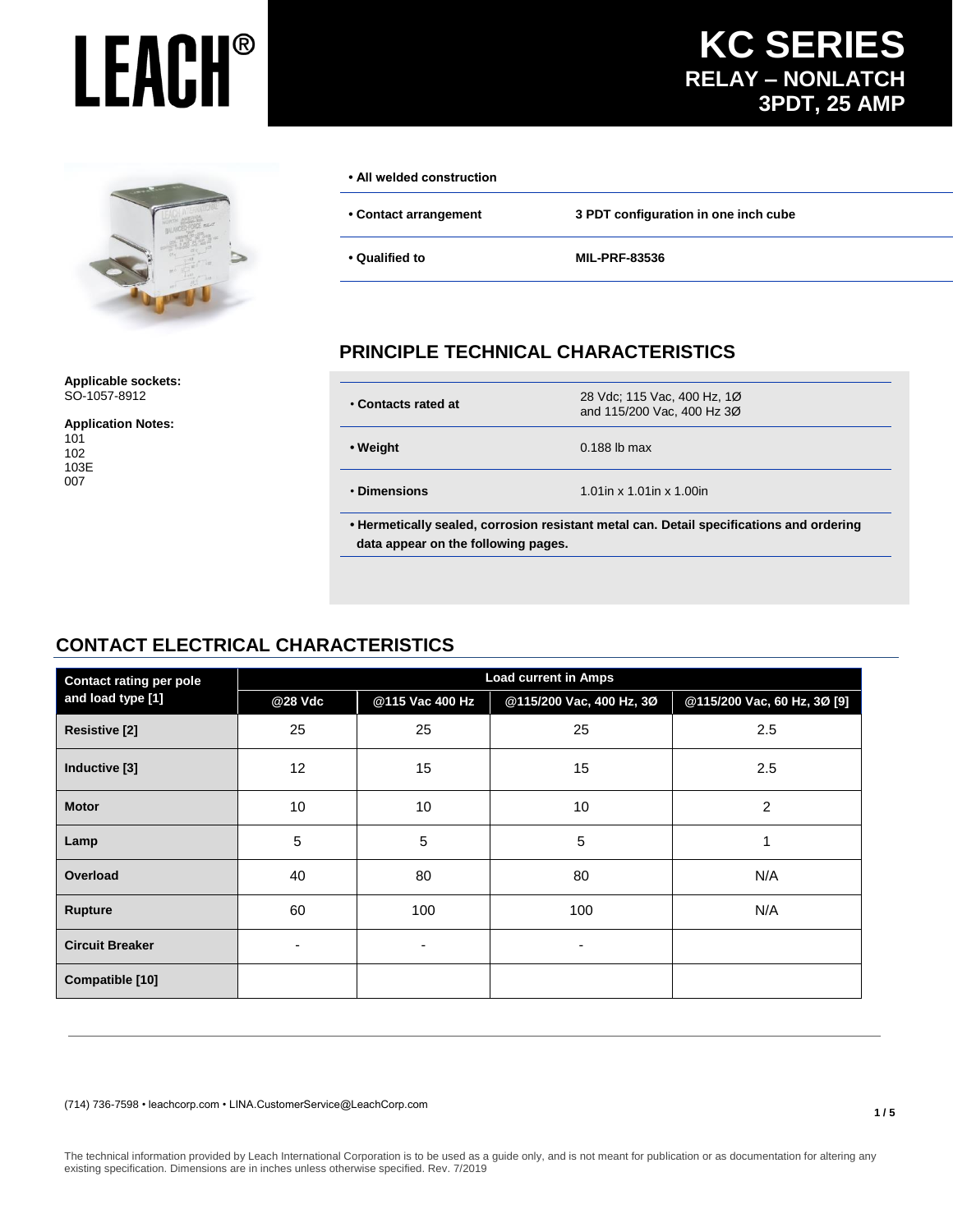## **COIL CHARACTERISTICS (Vdc)**

| <b>CODE</b>                                                                        | A    | в     | C   | М   | N [7] | R [7] | V [7] |
|------------------------------------------------------------------------------------|------|-------|-----|-----|-------|-------|-------|
| Nominal operating voltage                                                          | 28   | 12    | 6   | 48  | 28    | 12    | 6     |
| <b>Maximum operating voltage</b>                                                   | 29   | 14.5  | 7.3 | 50  | 29    | 14.5  | 7.3   |
| Maximum pickup voltage                                                             |      |       |     |     |       |       |       |
| - Cold coil at $+125^\circ$ C                                                      | 18   | 9     | 4.5 | 36  | 18    | 9     | 4.5   |
| - During high temp test at +125° C                                                 | 19.8 | 9.9   | 5   | 38  | 19.8  | 9.9   | 5     |
| - During continuous current test at +125° C                                        | 22.5 | 11.25 | 5.7 | 42  | 22.5  | 11.25 | 5.7   |
| Maximum drop-out voltage                                                           |      | 4.5   | 2.5 | 14  |       | 4.5   | 2.5   |
| Coil resistance $\Omega \pm 10\%$ at +25° C except types<br>"C" and "V" +20%, -10% | 290  | 70    | 18  | 890 | 290   | 70    | 18    |

## **GENERAL CHARACTERISTICS**

| <b>Temperature range</b>                               | -70 $^{\circ}$ C to +125 $^{\circ}$ C              |
|--------------------------------------------------------|----------------------------------------------------|
| Minimum operating cycles (life) at rated load          | 50,000 [3]                                         |
| Minimum operating cycles (life) at 25% rated load      | 200,000                                            |
| Dielectric strength at sea level                       |                                                    |
| - All circuits to ground and circuit to circuit        | 1250 Vrms                                          |
| - Coil to ground                                       | 1000 Vrms                                          |
| Dielectric strength at altitude 80,000 ft              | 500 Vrms [4]                                       |
| <b>Insulation resistance</b>                           |                                                    |
| - Initial (500 Vdc)                                    | 100 M $\Omega$ min                                 |
| - After environmental tests (500 Vdc)                  | 50 M $\Omega$ min                                  |
| Sinusoidal vibration (A and D mounting)                | $0.12$ d.a. $/ 10$ to 70 Hz<br>30G / 70 to 3000 Hz |
| Sinusoidal vibration (J mounting)                      | 0.12 d.a. / 10 to 57 Hz                            |
|                                                        | 20G /57 to 3000 Hz                                 |
| Random vibration                                       |                                                    |
| - Applicable specification                             | MIL-STD-202                                        |
| - Method                                               | 214                                                |
| - Test condition - A and D mounting                    | 1G (0.4G <sup>2</sup> /Hz, 50 to 2000 Hz)          |
| - Test condition - G and J mounting                    | 1E (0.2G <sup>2</sup> /Hz, 50 to 2000 Hz)          |
| - Duration                                             | 15 minutes each plane                              |
| Shock (A, D and W mounting)                            | $200G / 6 \pm 1$ ms                                |
| Shock (J mounting)                                     | $100G / 6 \pm 1$ ms                                |
| Maximum contact opening time under vibration and shock | $10 \mu s$                                         |
| Operate time at nominal voltage @25°C                  | 15 ms max                                          |
| Release time at nominal voltage @25°C                  | 15 ms max                                          |
| Contact make bounce at nominal voltage @25°C           | 1 ms max                                           |

Unless otherwise noted, the specified temperature range applies to all relay characteristics.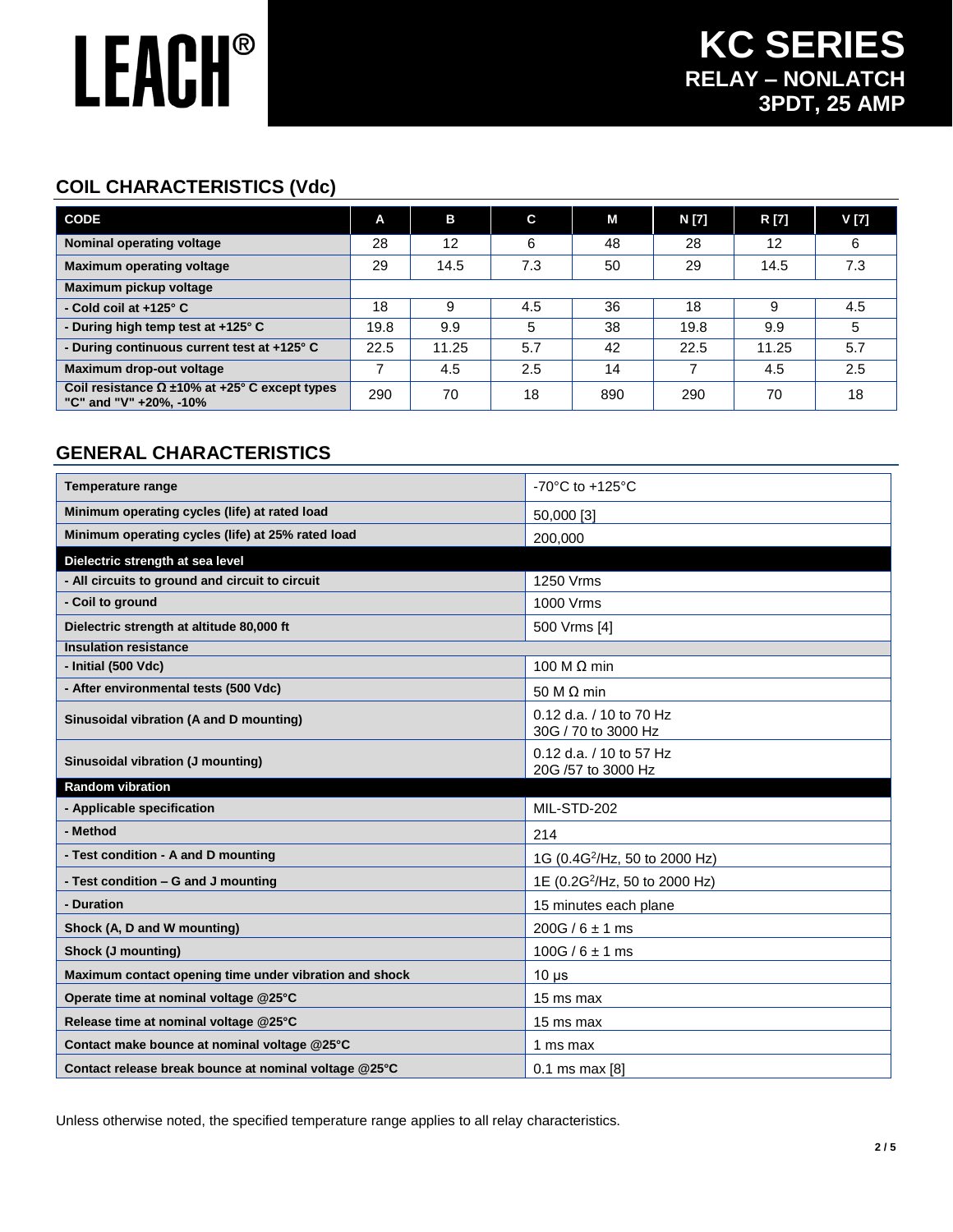## **KC SERIES RELAY - NONLATCH 3PDT, 25 AMP**

## **MOUNTING STYLES**

Dimensions in inches Tolerances, unless otherwise specified,  $\pm$  0.03 in



## MOUNTING STYLE A

#### MOUNTING STYLE D

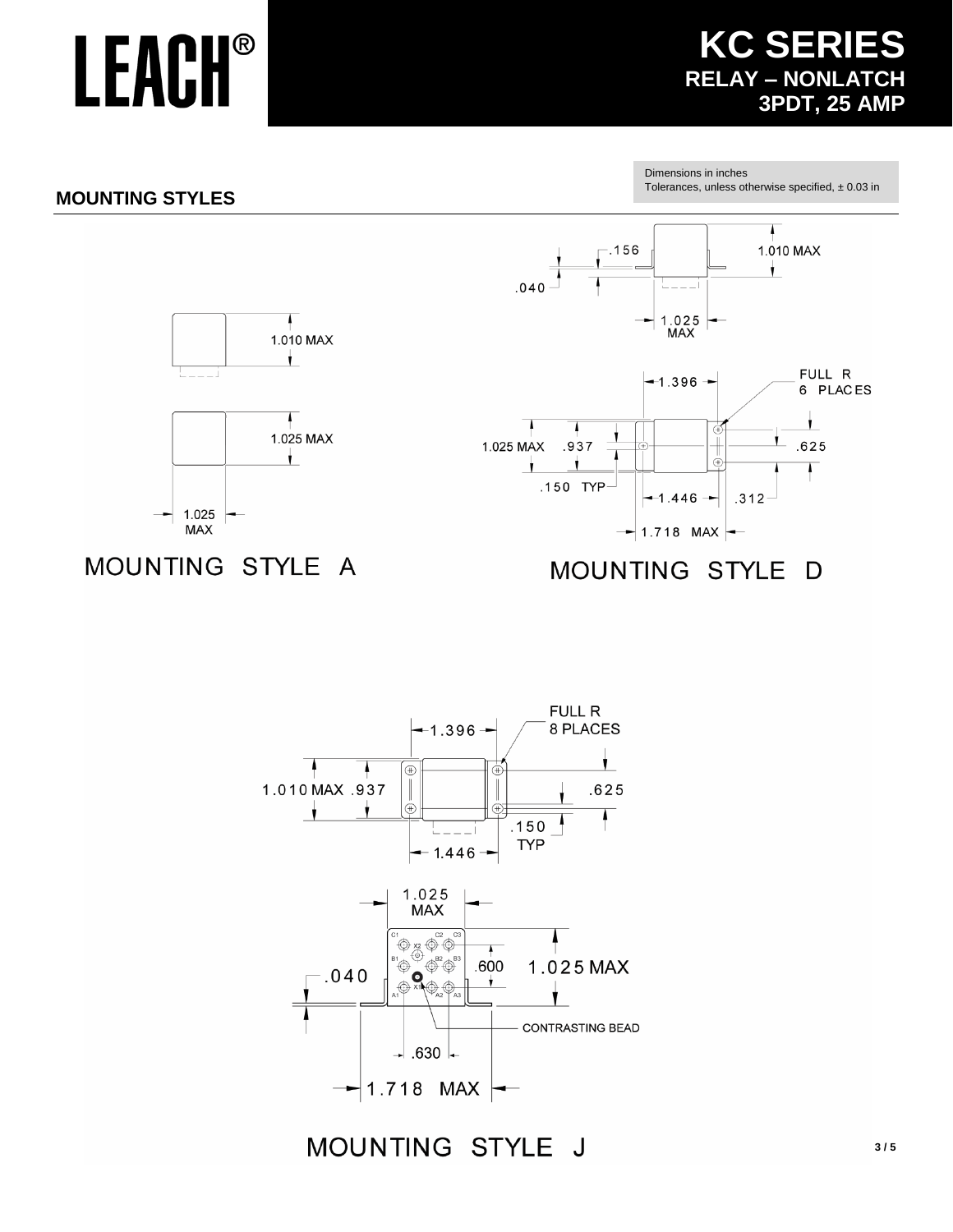**KC SERIES RELAY – NONLATCH 3PDT, 25 AMP**

### **TERMINAL TYPES**



#### TERMINAL TYPE  $\overline{1}$

FINISH: CASE: TIN/LEAD (All M83536 qualified relays) BLUE PAINT UPON REQUEST

**TERMINALS: TIN/LEAD PLATE** 





## **TERMINAL TYPE 4**

FINISH: CASE: TIN/LEAD (All M83536 qualified relays) BLUE PAINT UPON REQUEST

TERMINALS: GOLD PLATE



CASE: TIN/LEAD (All M83536 qualified relays) BLUE PAINT UPON REQUEST

TERMINALS: TIN/LEAD PLATE